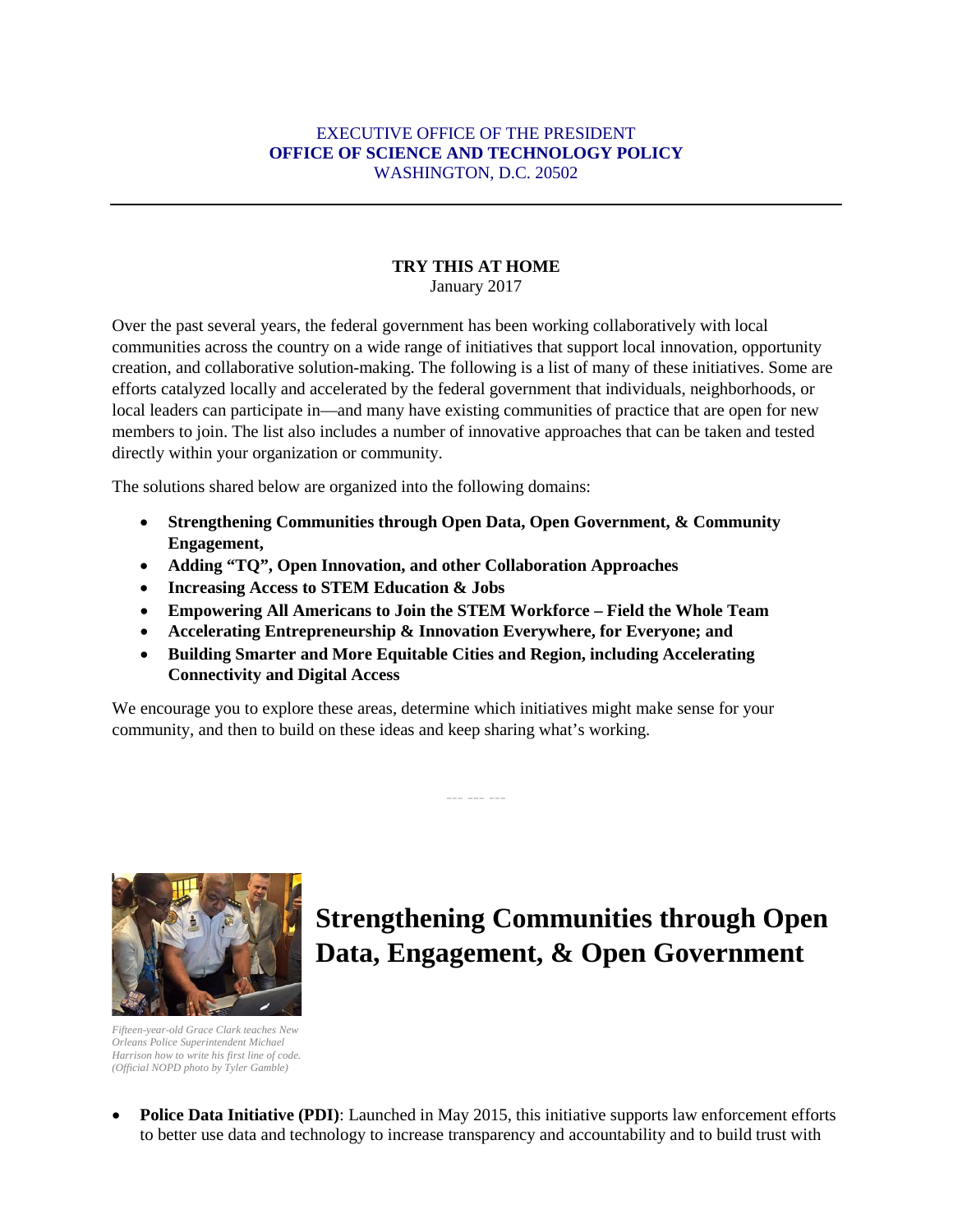the citizens they serve and protect. Over 130 law-enforcement agencies – covering more than 44 million people across the country -- have collectively released more than 175 datasets on policing, such as: *Use of Force, Officer-Involved Shootings, and Citizen Complaints;* many have held community engagement events. The PDI community holds regular innovation exchange calls/virtual meetings for peer-to-peer learning as a community of practice. For more information:

- o Police Data Initiative Call to Action:<https://www.whitehouse.gov/policedata>
- o Fact Sheet on Police Data Initiative: [https://www.whitehouse.gov/the-press-office/2015/05/18/fact](https://www.whitehouse.gov/the-press-office/2015/05/18/fact-sheet-creating-opportunity-all-through-stronger-safer-communities)[sheet-creating-opportunity-all-through-stronger-safer-communities](https://www.whitehouse.gov/the-press-office/2015/05/18/fact-sheet-creating-opportunity-all-through-stronger-safer-communities)
- o Recent update on local law enforcement agency participation: [https://www.justice.gov/opa/blog/growing-number-communities-are-using-data-improve-policing-and](https://www.justice.gov/opa/blog/growing-number-communities-are-using-data-improve-policing-and-criminal-justice)[criminal-justice](https://www.justice.gov/opa/blog/growing-number-communities-are-using-data-improve-policing-and-criminal-justice)
- **Data-Driven Justice Initiative (DDJ)**: To break the cycle of incarceration, the Administration launched the Data-Driven Justice Initiative in June 2016. Since then a bipartisan coalition of 140 city, county, and state governments-- covering almost 100 million people -- have committed to using datadriven strategies to identify and divert people with mental illness away from the criminal justice system and into effective, community based treatment. DDJ communities also commit to change their approach to pre-trial incarceration, so that low-risk offenders no longer stay in jail simply because they cannot afford a bond. These innovative strategies, which have measurably reduced jail populations in multiple communities, help stabilize individuals and families, better serve communities, and often save money in the process. The DDJ coalition holds regular peer-to-peer innovation exchange calls. For more information:
	- o Data-Driven Justice Initiative Call to Action[: https://www.whitehouse.gov/datadrivenjustice](https://www.whitehouse.gov/datadrivenjustice)
	- o Fact Sheet on Data-Driven Justice: [https://www.whitehouse.gov/the-press-office/2016/06/30/fact](https://www.whitehouse.gov/the-press-office/2016/06/30/fact-sheet-launching-data-driven-justice-initiative-disrupting-cycle)[sheet-launching-data-driven-justice-initiative-disrupting-cycle](https://www.whitehouse.gov/the-press-office/2016/06/30/fact-sheet-launching-data-driven-justice-initiative-disrupting-cycle)
	- o Launch announcement for the Data-Driven Justice Initiative[: https://medium.com/the-white](https://medium.com/the-white-house/launching-the-data-driven-justice-initiative-disrupting-the-cycle-of-incarceration-e222448a64cf#.4uj22biws)[house/launching-the-data-driven-justice-initiative-disrupting-the-cycle-of-incarceration](https://medium.com/the-white-house/launching-the-data-driven-justice-initiative-disrupting-the-cycle-of-incarceration-e222448a64cf#.4uj22biws)[e222448a64cf#.4uj22biws](https://medium.com/the-white-house/launching-the-data-driven-justice-initiative-disrupting-the-cycle-of-incarceration-e222448a64cf#.4uj22biws)
	- o Recent update on local jurisdiction participation[: https://www.justice.gov/opa/blog/growing-number](https://www.justice.gov/opa/blog/growing-number-communities-are-using-data-improve-policing-and-criminal-justice)[communities-are-using-data-improve-policing-and-criminal-justice](https://www.justice.gov/opa/blog/growing-number-communities-are-using-data-improve-policing-and-criminal-justice)
- **The Opportunity Project**: Launched in March 2016, this initiative catalyzes the for- and non-profit private sector to create new digital tools that use federal and local open data to increase access to opportunity in neighborhoods around the country. By providing access to curated federal and local datasets at opportunity.census.gov, and by facilitating collaboration among technologists, subject matter experts, and community leaders, teams are turning government data into tools and resources that help meet locally-identified needs, such as helping families find affordable housing near jobs and transportation, matching unemployed Americans with jobs near them that meet their skills, and enabling local leaders to use data to better target community investments. Over 40 private sector and non-profit tools have already been built and released. For more information:
	- o Opportunity Project Website:<http://www.opportunity.census.gov/>
	- o March 2016 Fact Sheet on the Opportunity Project[: https://www.whitehouse.gov/the-press](https://www.whitehouse.gov/the-press-office/2016/03/07/fact-sheet-white-house-launches-opportunity-project-utilizing-open-data)[office/2016/03/07/fact-sheet-white-house-launches-opportunity-project-utilizing-open-data](https://www.whitehouse.gov/the-press-office/2016/03/07/fact-sheet-white-house-launches-opportunity-project-utilizing-open-data)
	- o October 2016 Fact Sheet on the Opportunity Project: [https://www.whitehouse.gov/the-press](https://www.whitehouse.gov/the-press-office/2016/10/06/fact-sheet-opportunity-project-unleashing-power-open-data-build)[office/2016/10/06/fact-sheet-opportunity-project-unleashing-power-open-data-build](https://www.whitehouse.gov/the-press-office/2016/10/06/fact-sheet-opportunity-project-unleashing-power-open-data-build)
- **#HackforChange (and other Hackathons):** Each year on the **National Day of Civic Hacking**, technologists, people from Federal and local government, non-profits, designers, civic leaders, students, and other interested members of the public come together to collaborate in small teams and "sprint" for one day hack-a-thons to prototype ideas for solutions to problems in their community. The 2016 national multi-city event, which was a collaborative effort led by the U.S. Small Business Administration, Code for America, and SecondMuse, drew 50,000 participants engaged virtually and in person at 65 events in 53 cities. For more information on this annual day of hacking, visit: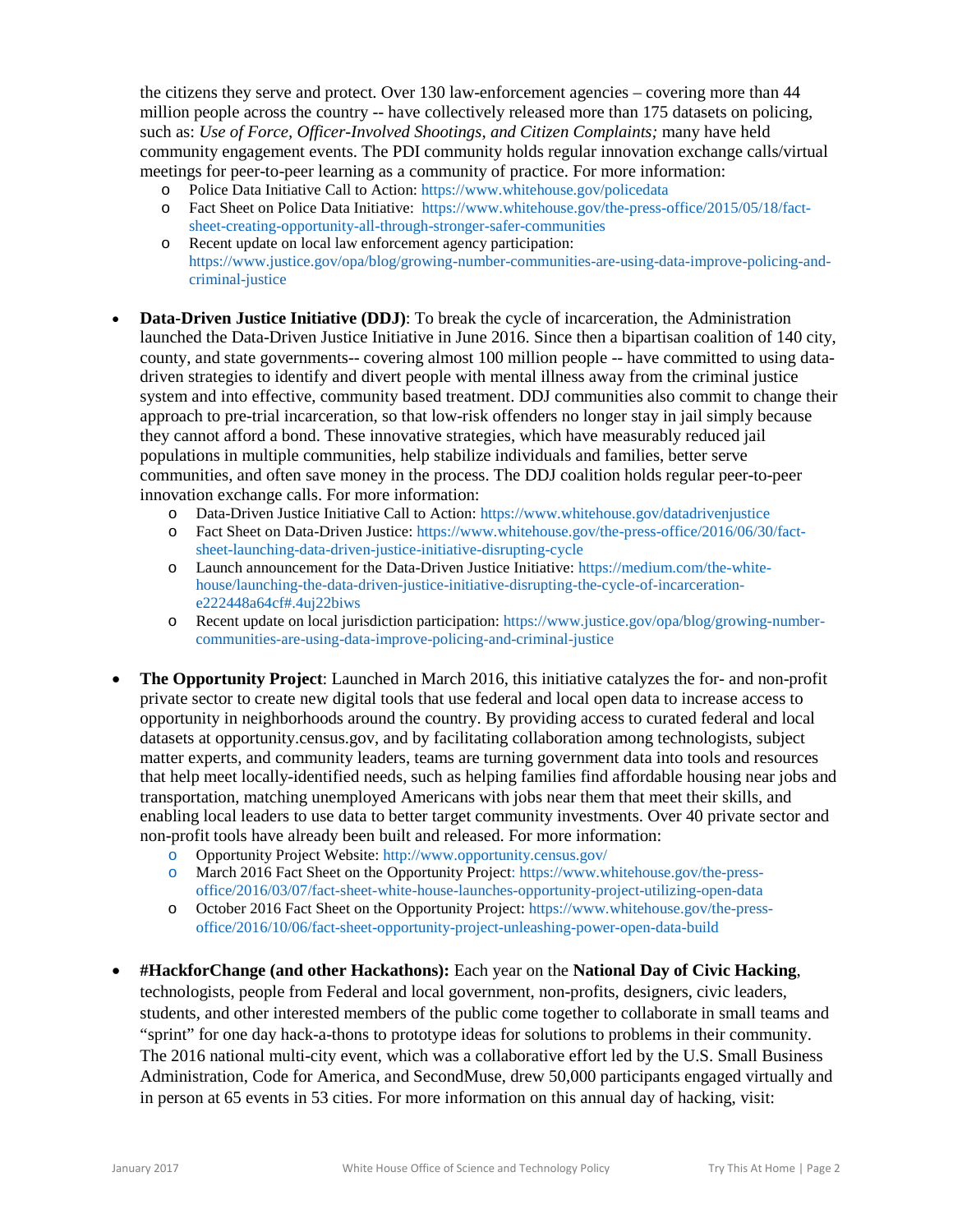https://www.whitehouse.gov/blog/2016/06/03/open-data-and-innovation-national-day-civic-hacking-2016

Additionally, the Administration worked with five major cities in December 2015 to co-host hackathons where local teams sprinted on developing new tools for suicide prevention. For more information, visit [https://www.whitehouse.gov/blog/2015/12/09/open-data-and-innovation-suicide](https://www.whitehouse.gov/blog/2015/12/09/open-data-and-innovation-suicide-prevention-mentalhealthhackathon)[prevention-mentalhealthhackathon](https://www.whitehouse.gov/blog/2015/12/09/open-data-and-innovation-suicide-prevention-mentalhealthhackathon)

In May 2016 the Administration co-hosted a hackathon for Foster Care innovation #HackFosterCare, teams included digital tool sprints as well as innovation sprints by legal experts to overcome challenges. For more information: [https://www.whitehouse.gov/the-press-office/2016/05/26/fact](https://www.whitehouse.gov/the-press-office/2016/05/26/fact-sheet-first-ever-white-house-foster-care-technology-hackathon)[sheet-first-ever-white-house-foster-care-technology-hackathon](https://www.whitehouse.gov/the-press-office/2016/05/26/fact-sheet-first-ever-white-house-foster-care-technology-hackathon)

- **Green Button:** This industry-led initiative, launched in March 2012 in collaboration with U.S. Department of Energy, enables more than 60 million households to access their own energy-usage data from their local energy utility. For more information:
	- o Green Button Initiative Homepage:<http://www.energy.gov/data/green-button>
- **White House Big Data Reports:** The latest May 2016 White House report on Big Data charts pathways for fairness and opportunity but also cautions against re-encoding bias and discrimination into algorithmic systems. It's important for teams engaging in data work in their community to take into account these considerations. For more information:
	- o White House blogpost on big data and civil rights: [https://www.whitehouse.gov/blog/2016/05/04/big](https://www.whitehouse.gov/blog/2016/05/04/big-risks-big-opportunities-intersection-big-data-and-civil-rights)[risks-big-opportunities-intersection-big-data-and-civil-rights](https://www.whitehouse.gov/blog/2016/05/04/big-risks-big-opportunities-intersection-big-data-and-civil-rights)
	- o White House May 2014 report on big data and privacy: [https:/www.whitehouse.gov/sites/default/files/docs/big\\_data\\_privacy\\_report\\_may\\_1\\_2014.pdf](https://www.whitehouse.gov/sites/default/files/docs/big_data_privacy_report_may_1_2014.pdf)
- **Embedding Ethics into Data-driven Curriculum and Research:** More and more parts of our society are leveraging data-driven tools to support—and in some cases: replace—human tasks. Ensuring that the underlying data system allow for ethical outcomes is important. Relevant research and engagement programs, such as that for economomics, mathematics, and computer science, can incorporate data ethics into the curriculum and provide opportunities for public conversations on issues such as discrimination, privacy, and other deeply-held democratic values.
- **Open Data Innovation Summit:** Building on a series of Roundtable discussions on open data, the White House hosted a culminating Summit that brought together government trailblazers, entrepreneurs, companies, advocates, and civic innovators who are using Federal open data across all sectors. The summit explored primarily three questions: How has open data made governments more efficient and effective; How has open data made our lives better; How has open data spurred innovative thinking, job growth, and economic opportunity?
	- o White House Open Data Summit webpage: [https://www.data.gov/event/white-house-open-data](https://www.data.gov/event/white-house-open-data-innovation-summit/)[innovation-summit/](https://www.data.gov/event/white-house-open-data-innovation-summit/)
	- o FACT SHEET: Data by the People, for the People Eight Years of Progress Opening Government Data to Spur Innovation, Opportunity & Economic Growth [https://www.whitehouse.gov/the-press](https://www.whitehouse.gov/the-press-office/2016/09/28/fact-sheet-data-people-people-eight-years-progress-opening-government)[office/2016/09/28/fact-sheet-data-people-people-eight-years-progress-opening-government](https://www.whitehouse.gov/the-press-office/2016/09/28/fact-sheet-data-people-people-eight-years-progress-opening-government)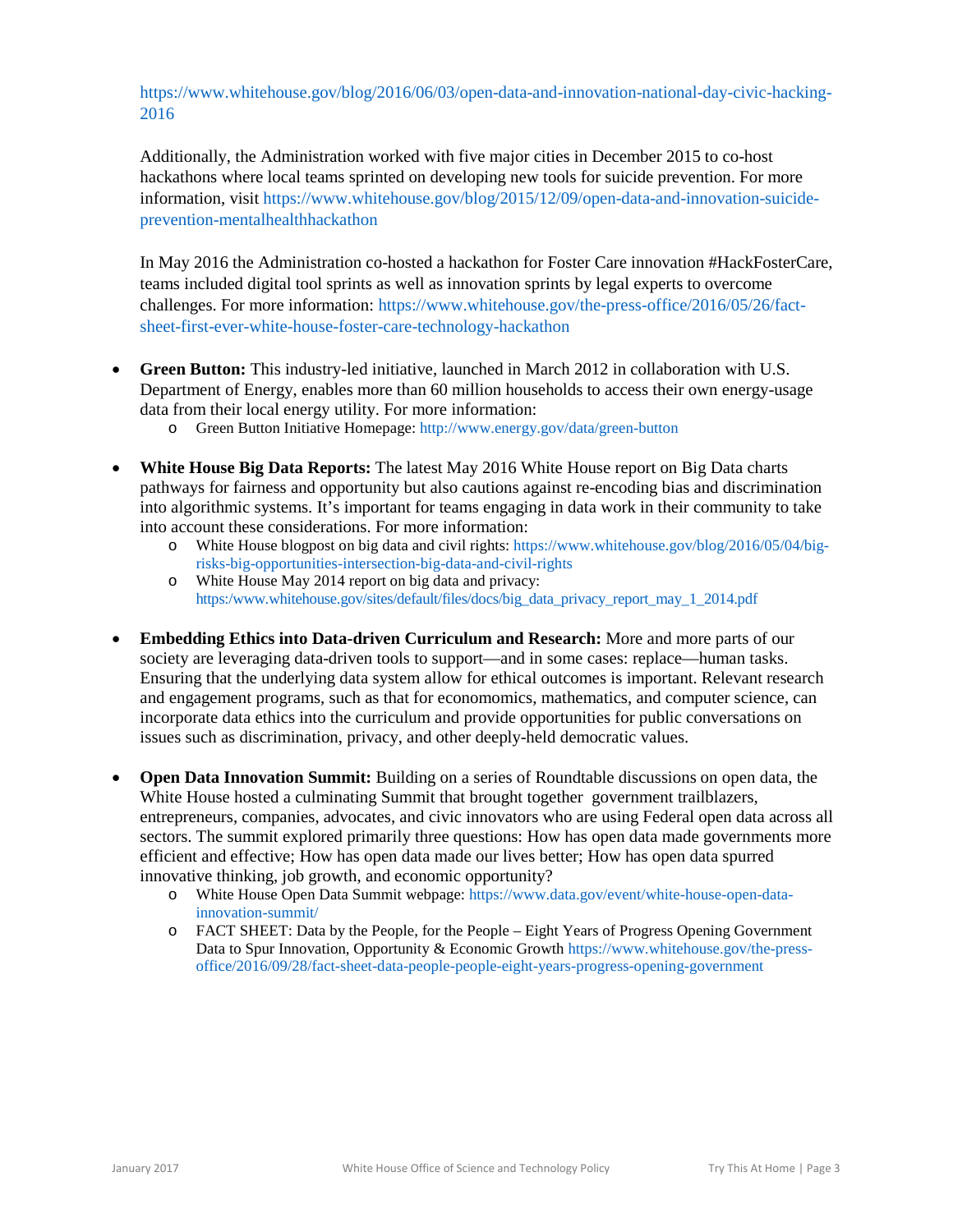

# **Adding "TQ", Open Innovation, and other Collaboration Approaches**

*A cross-functional team at the UN Solutions Summit discuss how to accelerate local innovator solutions. (Photo by M. Smith)*

- **Citizen Science, Crowdsourcing, and Incentive Prizes:** The Administration has expanded opportunities for entrepreneurs, researchers, students, teachers, and indeed all American to participate directly in technology development and scientific research. Federal agencies engage in projects such as the *FCC Speed Test App* that measures the speed and performance of broadband throughout the United States by crowd-sourcing data from volunteers that share information about their handsets and operating systems. Challenge.gov is a listing of challenge and prize competitions, all of which have been run by more than 100 agencies across federal government. These include technical, scientific, ideation, and creative competitions where the U.S. government seeks innovative solutions from the public, bringing the best ideas and talent together to solve mission-centric problems. For more information:
	- o Challenge.gov: Government Challenges. Your solutions[: https://www.challenge.gov](https://www.challenge.gov/)
	- o CitizenScience.gov: Helping federal agencies accelerate innovation through public participation: [http://www.citizenscience.gov](http://www.citizenscience.gov/)
- **Open Government Partnership (OGP)**: OGP was launched in 2011 to provide an international platform for domestic reformers committed to making their governments more open, accountable, and responsive to citizens. Since then, OGP has grown from 8 countries to the 74 participating countries. In all of these countries, government and civil society, including civic tech leaders, are working together to develop and implement ambitious open government reforms. OGP is also expanding to cities and other subnational governments around the world through a 15-city pilot program. The United States is represented in this city pilot by Austin, Texas. For more information:
	- o Celebrating Five Years of the Open Government Partnership, Now 70 Countries Strong: [https://www.whitehouse.gov/blog/2016/09/20/celebrating-five-years-open-government-partnership](https://www.whitehouse.gov/blog/2016/09/20/celebrating-five-years-open-government-partnership-now-70-countries-strong)[now-70-countries-strong](https://www.whitehouse.gov/blog/2016/09/20/celebrating-five-years-open-government-partnership-now-70-countries-strong)
- **UN Solutions Summit at UNGA:** The Solutions Summits have served two main purposes: 1) lifting up exceptional innovations technologists, engineers, scientists and others – who are developing solutions that address one of more of the 17 Sustainable Development Goals (SDGs), and 2) catalyzing a grassroots effort, where communities scout and convene resources around solutionmakers. For more information:
	- o Blog: It takes a Network: [https://medium.com/the-white-house/it-takes-a-network-](https://medium.com/the-white-house/it-takes-a-network-9e7831333906#.hd19roy45)[9e7831333906#.hd19roy45](https://medium.com/the-white-house/it-takes-a-network-9e7831333906#.hd19roy45)
- **Tour of Duty in Government:** Individuals of all skillsets currently working in the private sector can be encouraged to take a 'tour of duty' to lend their expertise to their city, state, or federal government. To strengthen cross-sector innovation, university faculty and staff can often take advantage of the government tour of duty model to spend some time making a difference in government – some can do this while maintaining their positions back home. In the digital technology area, engineers, designers, data scientists, and product managers can sign up as well. At the federal level over the last 8 years, more than 450 individuals have signed on for a tour of duty to serve in over 25 agencies alongside dedicated civil servants to improve how government delivers modern digital services to the American people. For more information: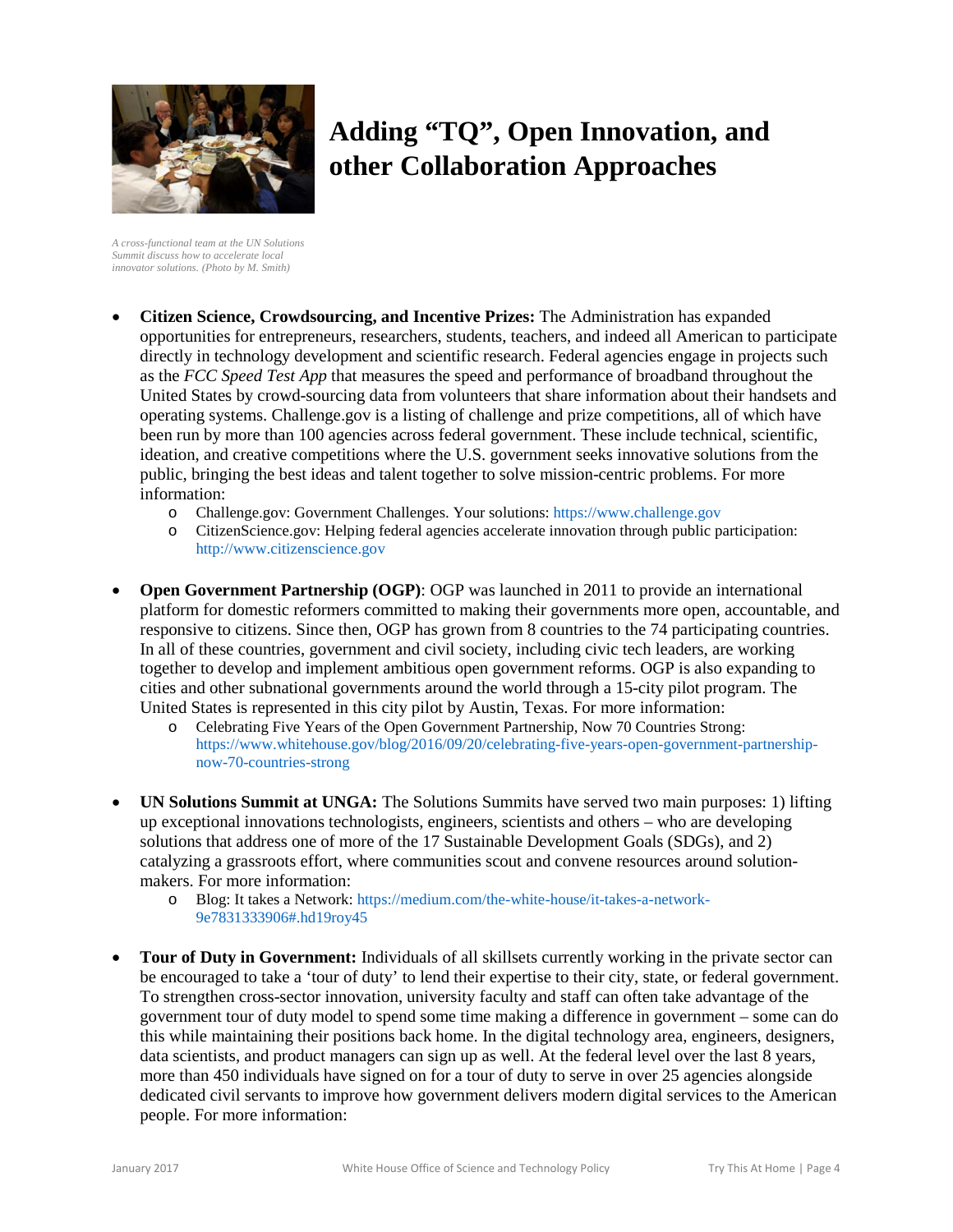- o Presidential Innovation Fellowship (PIF) Program: <https://www.whitehouse.gov/innovationfellows>
- o OSTP Office of the Chief Technology Officer: <https://www.whitehouse.gov/administration/eop/ostp/divisions/cto>
- o U.S. Digital Service: <https://www.whitehouse.gov/participate/united-states-digital-service>
- o 18F, of the U.S. General Services Administration (GSA): [https://18f.gsa.gov](https://18f.gsa.gov/)



### **Increasing Access to STEM Education & Jobs**

*President Obama sits with young coders at Computer Science for All event at the White House in January 2016. (Official White House Photo)*

- **TechHire:** The President launched the TechHire Initiative in March 2015 to get more people from all backgrounds into the over 600,000 open tech jobs that pay 50 percent more than the average privatesector job. A little over a year after launch, more than 1,500 employers in 70 communities are working with new training programs such as coding boot camps, resulting in thousands of new hires. For more information:
	- o TechHire webpage:<https://www.whitehouse.gov/issues/technology/techhire>
	- o Fact Sheet on progress with TechHire[: https://www.whitehouse.gov/the-press-office/2016/12/01/fact](https://www.whitehouse.gov/the-press-office/2016/12/01/fact-sheet-progress-and-momentum-support-techhire-initiative)[sheet-progress-and-momentum-support-techhire-initiative](https://www.whitehouse.gov/the-press-office/2016/12/01/fact-sheet-progress-and-momentum-support-techhire-initiative)
	- o White House blogpost on "what's next" for TechHire: <https://www.whitehouse.gov/blog/2016/12/02/whats-next-techhire>
- **Summer Opportunity Project:** In February 2016, the White House launched the Summer Opportunity Project to increase the number of young Americans participating in evidence-based, meaningful, and skills-building summer opportunity programs. The Project includes \$21 million in Department of Labor *Summer Jobs and Beyond* grants and the establishment of 16 Summer Impact Hubs that each receive tailored support to enhance jobs, learning, meals, and violence reduction programs for young people this summer, including young people gaining coding experience. Several cities will be hosting "Impact Fridays" – field trip experiences that expose youth to innovation communities in their city. For more information:
	- o Fact Sheet on the Summer Opportunity Project: [https://www.whitehouse.gov/the-press](https://www.whitehouse.gov/the-press-office/2016/05/16/fact-sheet-white-house-and-department-labor-announce-21-million-summer)[office/2016/05/16/fact-sheet-white-house-and-department-labor-announce-21-million-summer](https://www.whitehouse.gov/the-press-office/2016/05/16/fact-sheet-white-house-and-department-labor-announce-21-million-summer)
- **Computer Science for All:** The Computer Science for All Initiative (CSforAll) has aimed to provide all Pre-K through grade 12 US students with access to high quality computer science education. CSforAll builds on efforts already being led by parents, teachers, school districts, states, and private sector leaders from across the country. More than 500 organizations have made public commitments and actions to support this goal. For more information:
	- o White House blogpost on CSforAll:<https://www.whitehouse.gov/blog/2016/01/30/computer-science-all><br>
	white House blog for Champions of Change: https://www.whitehouse.gov/champions/blog
	- White House blog for Champions of Change:<https://www.whitehouse.gov/champions/blog>
- **STEM for All:** The Administration has worked to expand STEM education and employment opportunities to all students. STEM for All emphasizes active learning, which research shows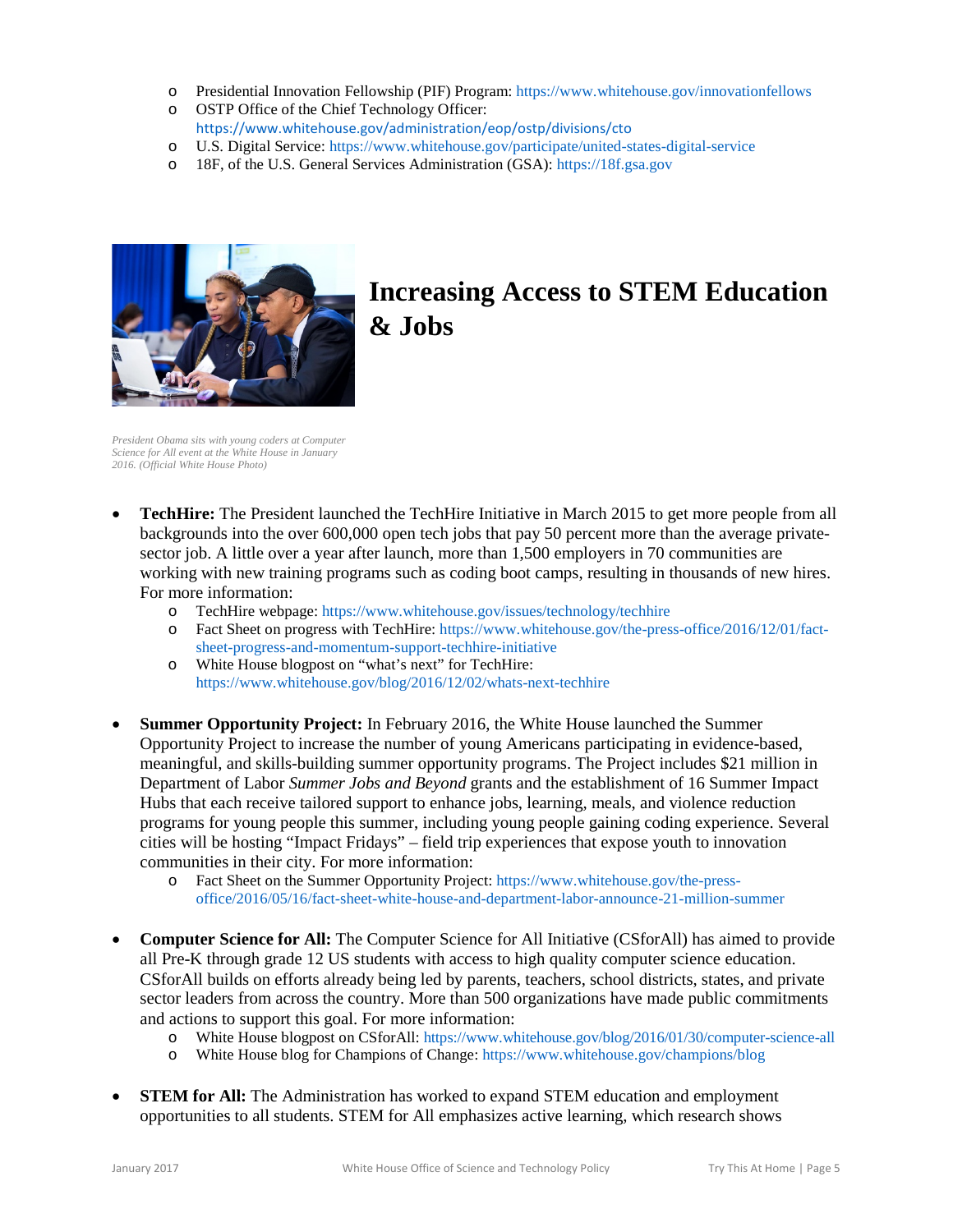enhance learning and participation for both young people and adults. The Administration has also focused on countering implicit bias, developing positive images of STEM, and convening Federal science and technology agencies to identify steps to mitigate bias in government. For more information:

- o STEM for All blog post: <https://www.whitehouse.gov/blog/2016/02/11/stem-all>
- **Engaging Youth in STEM – Active Learning, Festivals, Celebrations and more:** Active learning strategies are those that engage students in thinking, questioning, and problem solving, all of which lead to deep knowledge retention. Active learning can be practiced with a range of methods from providing quiet time for students to reflect and write about the subject matter to having students complete a scientific research project. All active learning is intended to help students engage with the subject matter and understand how solutions are developed using STEM problem-solving approaches. There is abundant evidence that active learning promotes deep learning, fosters problemsolving skills, and results in better retention of all students in STEM fields.
	- o Active Learning preK-16: In response to OSTP's August 2016 call to action, leaders in K-12 and higher education pledged that their organizations, schools, and campuses would take steps to provide more students with high-quality education and sustain the use of active learning throughout STEM education: <https://www.whitehouse.gov/blog/2016/10/25/active-learning-day-america>
	- o White House Science Fairs:<https://www.whitehouse.gov/science-fair>
	- o Overview video:<https://www.youtube.com/watch?v=NxEch5nsNkk>
	- o White House Astronomy Night[: https://www.whitehouse.gov/blog/2015/10/15/looking-stars](https://www.whitehouse.gov/blog/2015/10/15/looking-stars-inspiration-white-house-astronomy-night)[inspiration-white-house-astronomy-night](https://www.whitehouse.gov/blog/2015/10/15/looking-stars-inspiration-white-house-astronomy-night)
	- o Engaging Youth in STEM leadership, Kid Science Advisors: [https://www.whitehouse.gov/blog/2016/10/20/white-house-hosts-first-ever-meeting-kid-science](https://www.whitehouse.gov/blog/2016/10/20/white-house-hosts-first-ever-meeting-kid-science-advisors)[advisors](https://www.whitehouse.gov/blog/2016/10/20/white-house-hosts-first-ever-meeting-kid-science-advisors)
- **My Brother's Keeper-Council on Women and Girls; STEM + National Week at the Labs:** In February 2016, the Administration worked with communities across the country to develop programs that bring STEM and entrepreneurship exposure, internship engagements and more to young people who are underrepresented in the tech sector. For more information:
	- o Engaging America's Youth in STEM through Hands-on Experiences in Labs and Communities Across America[:https://www.whitehouse.gov/blog/2016/02/27/engaging-americas-youth-stem-through-hands](https://www.whitehouse.gov/blog/2016/02/27/engaging-americas-youth-stem-through-hands-experiences-labs-and-communities-across)[experiences-labs-and-communities-across](https://www.whitehouse.gov/blog/2016/02/27/engaging-americas-youth-stem-through-hands-experiences-labs-and-communities-across)
- **NextGen High Schools:** A program that is reinventing the high school experience to better engage students and empower them to seize opportunities in today's economy, and prepare students for success in college and career. This includes schools that incorporate key elements of redesign like more personalized and active learning, access to real-world and hands-on learning such as "making" experiences, deeper ties to post-secondary institutions, and a focus on expanding STEM opportunities for girls and other groups of students who are underrepresented in these high-growth, well-paying fields. For more information:
	- o Fact Sheet Announcing More than \$375 Million in Support for Next-Generation High Schools: [https://www.whitehouse.gov/the-press-office/2015/11/10/fact-sheet-obama-administration-announces](https://www.whitehouse.gov/the-press-office/2015/11/10/fact-sheet-obama-administration-announces-more-375-million-support-next)[more-375-million-support-next](https://www.whitehouse.gov/the-press-office/2015/11/10/fact-sheet-obama-administration-announces-more-375-million-support-next)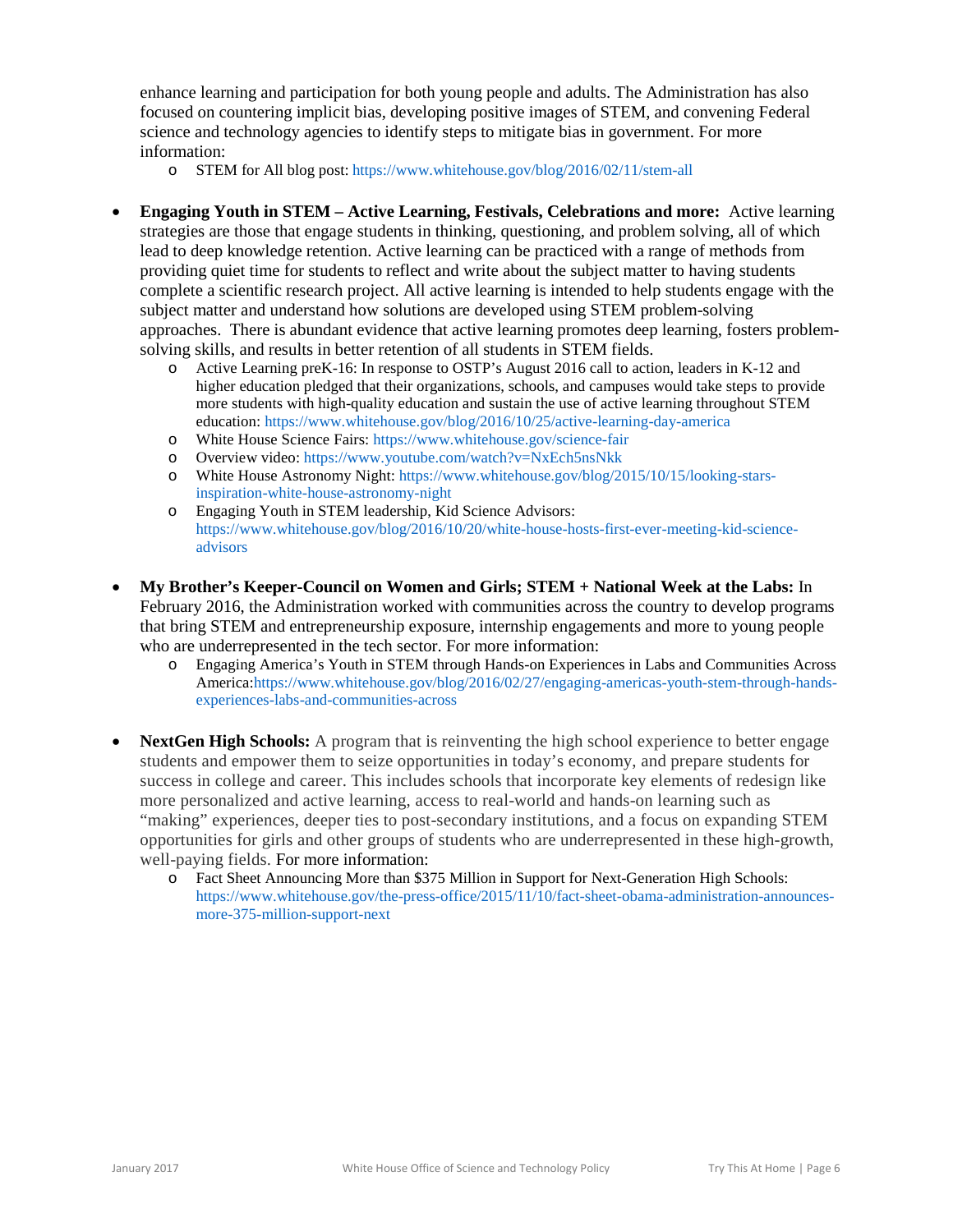

## **Empowering All Americans to Join the STEM Workforce – Field the Whole Team**

*President Barack Obama presents former NASA mathematician Katherine Johnson with the Presidential Medal of Freedom on, Tuesday, Nov. 24, 2015. (Photo Credit: NASA/Bill Ingalls).*

- **Tech Inclusion Pledge:** In June 2016, over 30 companies joined a new, industry-led Tech Inclusion Pledge. As part of the pledge, companies are committing to take concrete action to make the technology workforce at each of their companies more representative of the American people. Today 79 companies have committed to the pledge, more than 200 universities have committed to building a more diverse student talent pipeline, and over 30 angel investor groups with over \$800 million have committed to promoting inclusive entrepreneurship. Some of these actions include: (1) implementing and publishing company-specific goals to recruit, retain, and advance diverse technology talent; (2) annually publishing data and progress metrics on the diversity of our technology workforce; (3) investing in partnerships to build a diverse pipeline of technology talent. For more information:
	- o The Tech Inclusion Pledge Letter: [https://www.whitehouse.gov/sites/whitehouse.gov/files/images/Blog/Tech-Inclusion-Pledge-Letter-6-](https://www.whitehouse.gov/sites/whitehouse.gov/files/images/Blog/Tech-Inclusion-Pledge-Letter-6-22-16.pdf) [22-16.pdf](https://www.whitehouse.gov/sites/whitehouse.gov/files/images/Blog/Tech-Inclusion-Pledge-Letter-6-22-16.pdf)
	- o White House blogpost on Accelerating American Entrepreneurship: [https://www.whitehouse.gov/blog/2016/11/30/president-obamas-top-ten-actions-accelerate-american](https://www.whitehouse.gov/blog/2016/11/30/president-obamas-top-ten-actions-accelerate-american-entrepreneurship)[entrepreneurship](https://www.whitehouse.gov/blog/2016/11/30/president-obamas-top-ten-actions-accelerate-american-entrepreneurship)
- **Reducing Bias in the STEM Workforce:** Systemic barriers, such as implicit and explicit bias, present challenges to efforts to draw upon a diverse community in building a STEM workforce for the 21st century. OSTP and the Office of Personnel Management (OPM) established an Interagency Policy Group (IPG) to identify policies and practices to increase diversity in the STEM workforce by reducing the impact of bias, both in the Federal Government and in local Federally-funded institutions of higher education. The IPG inventoried current policies and practices; identified best, promising, and emerging practices; and developed recommendations for Government-wide and agency-specific policies and practices. The IPG then developed an implementation strategy for moving forward. For more information:
	- o Report: Reducing the Impact of Bias in the STEM Workforce: Strengthening Excellence and Innovation. [https://www.whitehouse.gov/sites/default/files/microsites/ostp/ostp](https://www.whitehouse.gov/sites/default/files/microsites/ostp/ostp-opm_bias_mitigation_report__20161129.pdf)[opm\\_bias\\_mitigation\\_report\\_\\_20161129.pdf](https://www.whitehouse.gov/sites/default/files/microsites/ostp/ostp-opm_bias_mitigation_report__20161129.pdf)
	- o Blog: Increasing Diversity in the STEM Workforce by Reducing the Impact of Bias [https://www.whitehouse.gov/blog/2016/12/12/increasing-diversity-stem-workforce-reducing-impact](https://www.whitehouse.gov/blog/2016/12/12/increasing-diversity-stem-workforce-reducing-impact-bias)[bias](https://www.whitehouse.gov/blog/2016/12/12/increasing-diversity-stem-workforce-reducing-impact-bias)
- **STEM Workforce Diversity, Equity and Inclusion:** Through conversations with dozens of Federal agencies, companies, investors, and individuals about their science and technology workforces, we have consistently heard people express a commitment to bringing more diversity, equity, and inclusion to their workplaces. In order to facilitate this, we compiled insights and tips from these conversations and the latest research into an Action Grid designed to be a resource for those striving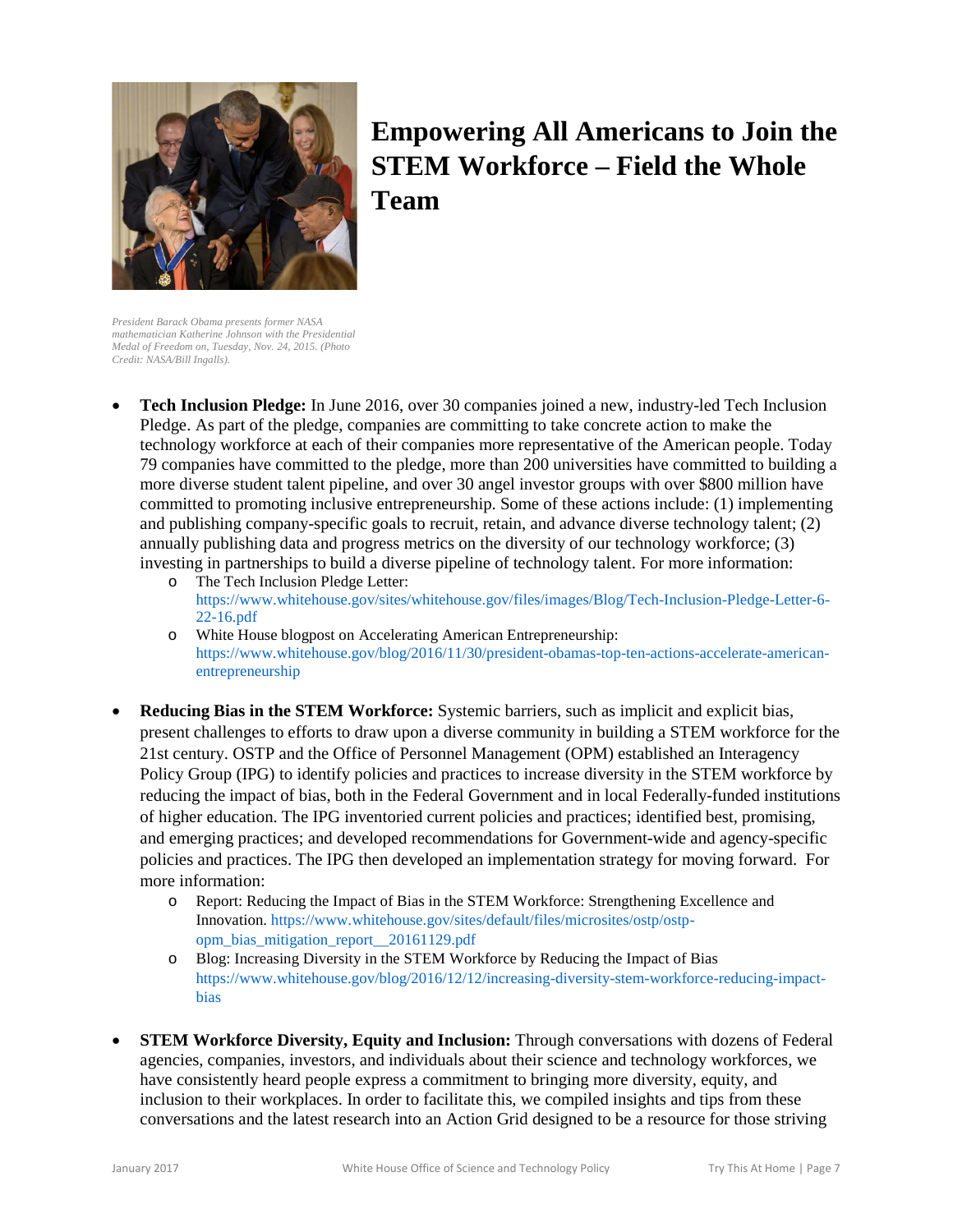to create more diverse, equitable, and inclusive science and technology teams and workforces, so that we can all learn from each other.

- o Best Minimum Practices: [https://www.whitehouse.gov/blog/2016/11/28/raising-floor-sharing-what](https://www.whitehouse.gov/blog/2016/11/28/raising-floor-sharing-what-works-workplace-diversity-equity-and-inclusion)[works-workplace-diversity-equity-and-inclusion](https://www.whitehouse.gov/blog/2016/11/28/raising-floor-sharing-what-works-workplace-diversity-equity-and-inclusion)
- o Action Grid for diversity and inclusion: [https://www.whitehouse.gov/sites/whitehouse.gov/files/images/Documents/Diversity%20Equity%20In](https://www.whitehouse.gov/sites/whitehouse.gov/files/images/Documents/Diversity%20Equity%20Inclusion%20Action%20Grid.pdf) [clusion%20Action%20Grid.pdf](https://www.whitehouse.gov/sites/whitehouse.gov/files/images/Documents/Diversity%20Equity%20Inclusion%20Action%20Grid.pdf)
- **IMAGE of STEM:** Inclusion of diverse and compelling STEM images, stories, and positive messages in mainstream entertainment media, social media, and everyday materials can be a positive driver of broad inclusive talent engagement for the STEM workforce. Three areas of action can help: 1) Include diverse STEM role models (past and present). Role models play an important role in shaping the future aspirations of youth and adults alike—they can help students envision themselves as STEM professionals, enhance perception of STEM careers, and boost confidence in studying STEM subjects. Highlight the breadth of STEM careers and societal impacts. 2) Emphasizing social impacts and exciting aspects of STEM work could help inspire students to tackle pressing challenges of the 21st century in the United States and abroad. Stories could also illustrate the range of STEM jobs. 3) Debunking STEM stigmas and misconceptions. STEM is often perceived as boring, too difficult, and "not for everyone." For more information:
	- o Image of STEM: What stories in STEM need to be told[? https://www.whitehouse.gov/webform/image](https://www.whitehouse.gov/webform/image-stem-what-stories-stem-need-be-told)[stem-what-stories-stem-need-be-told](https://www.whitehouse.gov/webform/image-stem-what-stories-stem-need-be-told)
	- o Untold Stories of Women in STEM:
		- <https://www.whitehouse.gov/blog/2016/03/31/shining-light-untold-stories-stem>
		- **<https://www.whitehouse.gov/women-in-stem>**<br>https://www.whitehouse.gov/blog/2014/12/12
		- <https://www.whitehouse.gov/blog/2014/12/12/stem-students-silver-screen>
	- o Presidential Medal of Freedom: [https://www.whitehouse.gov/blog/2016/11/22/celebrating-presidential](https://www.whitehouse.gov/blog/2016/11/22/celebrating-presidential-medal-freedom-winners-science-and-tech-garwin-hopper-and)[medal-freedom-winners-science-and-tech-garwin-hopper-and](https://www.whitehouse.gov/blog/2016/11/22/celebrating-presidential-medal-freedom-winners-science-and-tech-garwin-hopper-and)
	- o Engagement Events e.g. NASA: [https://open.nasa.gov/blog/nasa-celebrates-women-stem-and-data](https://open.nasa.gov/blog/nasa-celebrates-women-stem-and-data-science/)[science/](https://open.nasa.gov/blog/nasa-celebrates-women-stem-and-data-science/)
	- o #SeeHer (Advertising & Media Content): [https://www.whitehouse.gov/the-press](https://www.whitehouse.gov/the-press-office/2016/06/13/fact-sheet-government-businesses-and-organizations-announce-50-million)[office/2016/06/13/fact-sheet-government-businesses-and-organizations-announce-50-million](https://www.whitehouse.gov/the-press-office/2016/06/13/fact-sheet-government-businesses-and-organizations-announce-50-million)
	- o Celebrating Hidden and Modern Figures from Four Eras of Space Exploration: [https://www.whitehouse.gov/blog/2016/12/19/celebrating-hidden-and-modern-figures-four-eras-space](https://www.whitehouse.gov/blog/2016/12/19/celebrating-hidden-and-modern-figures-four-eras-space-exploration)[exploration](https://www.whitehouse.gov/blog/2016/12/19/celebrating-hidden-and-modern-figures-four-eras-space-exploration)



# **Accelerating Entrepreneurship & Innovation Everywhere, for Everyone**

*Participants pose before beginning a hack-a-thon to build the Open Government Plan Toolbox in December 2016. (Photo by M Smith)*

• **Inclusive entrepreneurship:** As part of the first-ever White House Demo Day in August 2015, 40 venture-capital firms with more than \$100 billion under management committed to help advance opportunities for all Americans, including women and underrepresented minorities, and over a dozen technology companies committed to new actions to ensure diverse recruitment and hiring. For the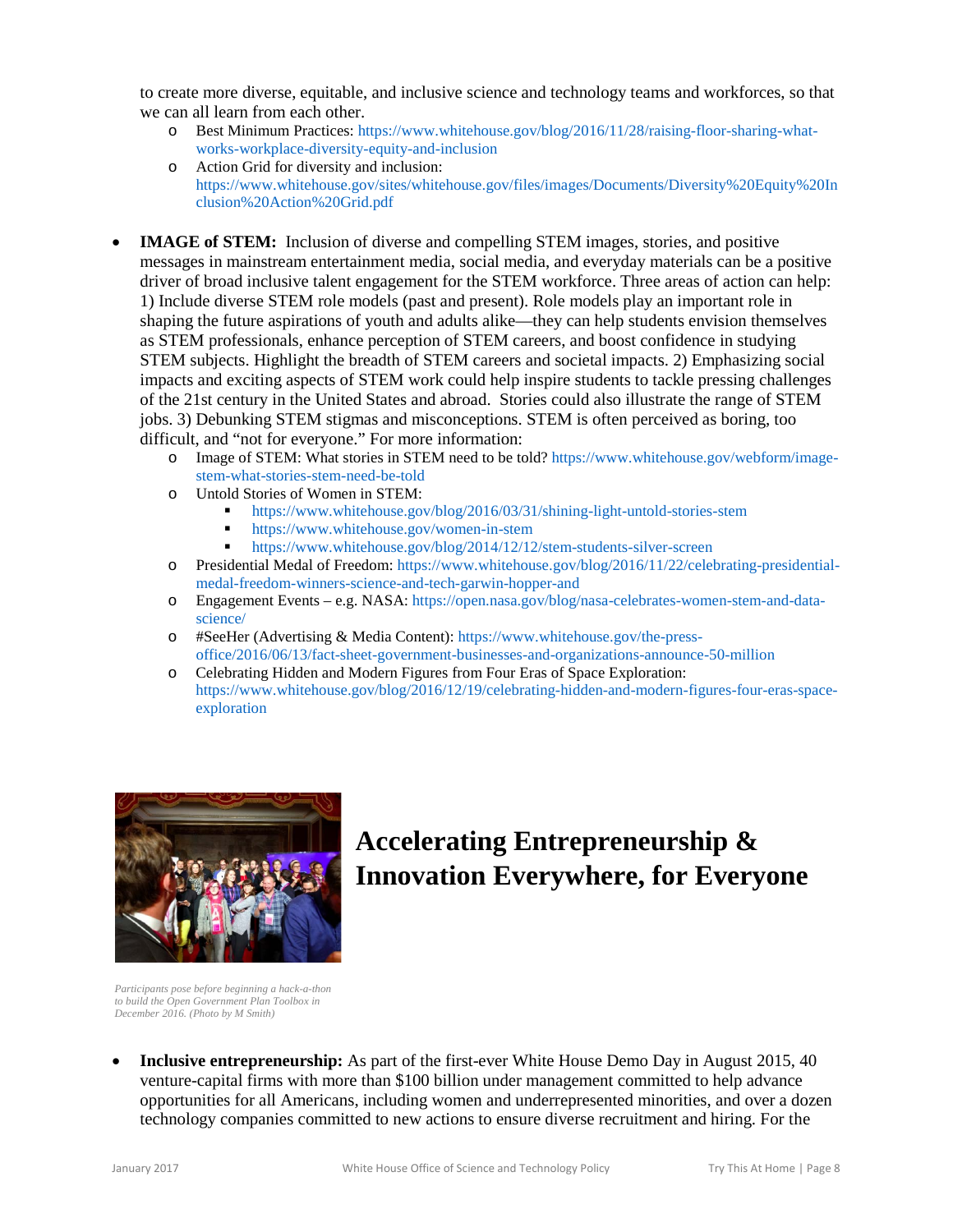United States to remain the best place on the planet to start and scale a great company, there are opportunities to make every on-campus incubator and entrepreneurship program as inclusive as possible. For example, more than 200 universities committed to building a more diverse student talent pipeline, and 79 companies committed to the Tech Inclusion Pledge—an effort to make the technology workforce at each of their companies representative of the American public. For more information:

- o Fact Sheet on White House Demo Day: [https://www.whitehouse.gov/the-press-office/2015/08/04/fact](https://www.whitehouse.gov/the-press-office/2015/08/04/fact-sheet-president-obama-announces-new-commitments-investors-companies)[sheet-president-obama-announces-new-commitments-investors-companies](https://www.whitehouse.gov/the-press-office/2015/08/04/fact-sheet-president-obama-announces-new-commitments-investors-companies)
- o Fact Sheet on the Global Entrepreneurship Summit: [https://www.whitehouse.gov/the-press](https://www.whitehouse.gov/the-press-office/2016/06/22/fact-sheet-global-entrepreneurship-summit-begins-silicon-valley-new)[office/2016/06/22/fact-sheet-global-entrepreneurship-summit-begins-silicon-valley-new](https://www.whitehouse.gov/the-press-office/2016/06/22/fact-sheet-global-entrepreneurship-summit-begins-silicon-valley-new)
- o Fact Sheet on Accelerating American Entrepreneurship: [https://www.whitehouse.gov/blog/2016/11/30/president-obamas-top-ten-actions-accelerate-american](https://www.whitehouse.gov/blog/2016/11/30/president-obamas-top-ten-actions-accelerate-american-entrepreneurship)[entrepreneurship](https://www.whitehouse.gov/blog/2016/11/30/president-obamas-top-ten-actions-accelerate-american-entrepreneurship)
- **Startup in a Day:** More than one hundred cities have pledged to build online tools which centralize and streamline the requirements necessary to start a business. Many entrepreneurs have great business ideas but are stifled by redtape, and Startup in a Day has the goal of making it easier for small business owners to get started. For more information:
	- o Startup in a Day homepage: http:/[/www.sba.gov/startup](http://www.sba.gov/startup)
	- o Or e-mail [startup@sba.gov](mailto:startup@sba.gov)
- **Tech Meetups:** In April 2015, the White House brought together Tech Meetup organizers from cities and rural communities in over 40 states who are creating coding boot-camps, running shared working spaces, and holding hundreds of innovation-focused tech meetups every day. They are building local talent ecosystems that help Americans access new skills and networks and collaborate on local solutions. For more information:
	- o Tech Meetup at the White House video: [https://www.whitehouse.gov/photos-and](https://www.whitehouse.gov/photos-and-video/video/2015/04/17/tech-meetup-white-house)[video/video/2015/04/17/tech-meetup-white-house](https://www.whitehouse.gov/photos-and-video/video/2015/04/17/tech-meetup-white-house)
- **Nation of Makers:** The President hosted the first-ever White House Maker Fair in June 2014 to highlight the growing importance of additive manufacturing (3D printing). The accompanying a callto-action resulted in commitments to create over 1,000 maker spaces around the country. The third National Week of Making took place on June 17-23, 2016 with events across the U.S. The Maker Movement empowers students and adults to create, innovate, and make their ideas into reality. Responding to President Obama's call to action, 77 universities and colleges in 32 states representing more than 1.1 million students recently made collective commitments through the higher-ed focused Make Schools Alliance. For more information:
	- o Nation of Makers homepage:<https://www.whitehouse.gov/nation-of-makers>
- **Diversifying Access to Investment Capital:** In October and November 2016 nearly 50 investors gathered across three convenings to discuss best practices for creating more access to early stage risk capital for science and technology entrepreneurs from all backgrounds. The gatherings were hosted by the White House and the Department of Commerce's Office of Innovation and Entrepreneurship. One of the key findings was that pulling together stakeholders from across the entrepreneurial landscape in a given city can catalyze collaboration that helps move the needle on these issues. Over 30 investors influencing over \$800M in capital pledged to update their practices to be more inclusive. For more information:
	- Demystifying Access to Capital for All Early Stage Science and Tech Entrepreneurs: [https://www.whitehouse.gov/blog/2016/11/30/demystifying-access-capital-all-early-stage-science-and](https://www.whitehouse.gov/blog/2016/11/30/demystifying-access-capital-all-early-stage-science-and-tech-entrepreneurs)[tech-entrepreneurs](https://www.whitehouse.gov/blog/2016/11/30/demystifying-access-capital-all-early-stage-science-and-tech-entrepreneurs)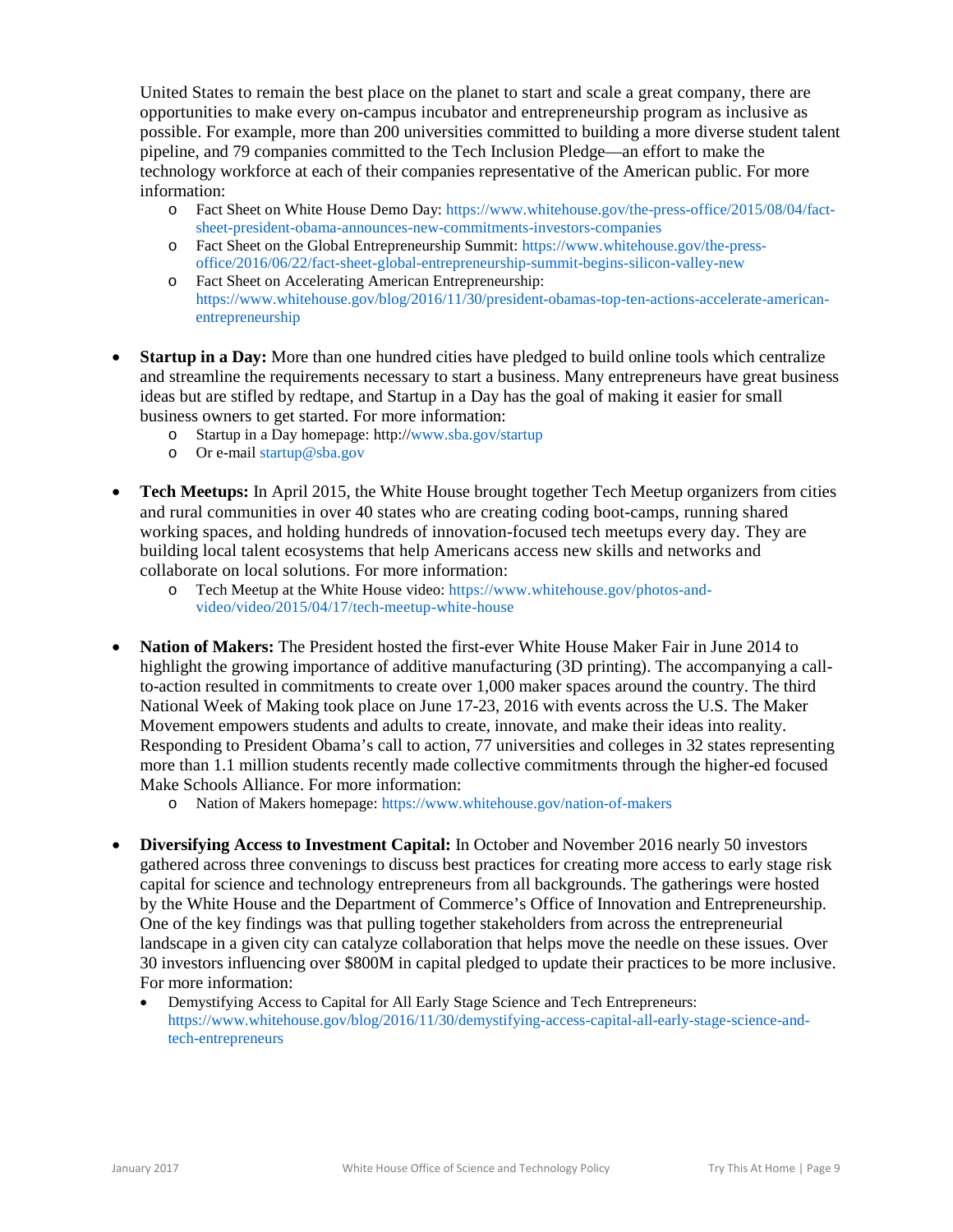

# **Building Smarter and More Equitable Cities, including Connectivity and Digital Access**

*An entrepreneur pitches his local solution to a group of investors in New York City, NY. (Photo by M. Smith)*

- **Smart Cities:** Under the Administration's Smart Cities Initiative, launched in September 2015, localities are leveraging a new generation of sensors and data to help cities meet the needs of their citizens. With more than \$350 million in Federal funding and over 70 participating communities, the initiative includes programs like the Department of Transportation's Smart City Challenge, which awarded Columbus, OH \$40 million to pioneer the future of urban transportation. For more information:
	- o Fact Sheet announcing new investments and participation in the Smart Cities Initiative: [https://www.whitehouse.gov/the-press-office/2016/09/26/fact-sheet-announcing-over-80-million-new](https://www.whitehouse.gov/the-press-office/2016/09/26/fact-sheet-announcing-over-80-million-new-federal-investment-and)[federal-investment-and](https://www.whitehouse.gov/the-press-office/2016/09/26/fact-sheet-announcing-over-80-million-new-federal-investment-and)
	- o In October, 2016, President Obama hosted the Frontiers Conference in Pittsburg with CMU and University of Pittsburg, with Local as one of the five frontiers tracks: [https://www.whitehouse.gov/blog/2016/08/30/president-obama-host-white-house-frontiers-conference](https://www.whitehouse.gov/blog/2016/08/30/president-obama-host-white-house-frontiers-conference-pittsburgh-pa)[pittsburgh-pa](https://www.whitehouse.gov/blog/2016/08/30/president-obama-host-white-house-frontiers-conference-pittsburgh-pa)
- **Manufacturing Innovation Institutes**: In June 2016, the Administration launched the ninth Manufacturing Innovation Institute, supported by over \$600 million in Federal investment and matched by over \$1.2 billion in non-Federal investment—keeping on pace to launch 15 institutes by January 2017. The institutes bridge the gap between applied research and product development by bringing together companies, universities and other academic and training institutions, and Federal agencies to co-invest in key emerging and pre-competitive technology areas that can encourage additional manufacturing investment and production in the United States. For more information:
	- o Manufacturing.gov: "A National Advanced Manufacturing Portal": [https://www.manufacturing.gov](https://www.manufacturing.gov/)
- **Expanding Broadband Access and Digital Inclusion: ConnectED.** Responding to the President's June 2013 commitment to connect 99 percent of students to high-speed Internet through schools and libraries by 2018, over the last three years, 20 million students have become connected to high-speed Internet, the number of schools lacking high-speed connectivity has been cut in half, and 2,200 superintendents, representing 16 million students, have signed the Future Ready Pledge to transform learning at their schools. In addition, over 5 million students are utilizing \$2 billion worth of hardware, software, and mobile broadband resources provided by community organizations and the private sector for ConnectED. For more information:
	- o ConnectedEd Resources for Schools, Teachers, and Students: <https://www.whitehouse.gov/issues/education/k-12/connected#resources>
- **ConnectHome:** In July 2015 the Administration began providing home-based Internet access, digital literacy training, and devices to families with school-age children living in HUD-assisted housing in 28 pilot communities. For more information:
	- o Fact Sheet on the ConnectHome initiative[: https://www.whitehouse.gov/the-press](https://www.whitehouse.gov/the-press-office/2015/07/15/fact-sheet-connecthome-coming-together-ensure-digital-opportunity-all)[office/2015/07/15/fact-sheet-connecthome-coming-together-ensure-digital-opportunity-all](https://www.whitehouse.gov/the-press-office/2015/07/15/fact-sheet-connecthome-coming-together-ensure-digital-opportunity-all)
- **ConnectALL**: The President issued a national call-to-action in March 2016 to connect an additional 20 million Americans to broadband by 2020. Separately, and consistent with that goal, the FCC has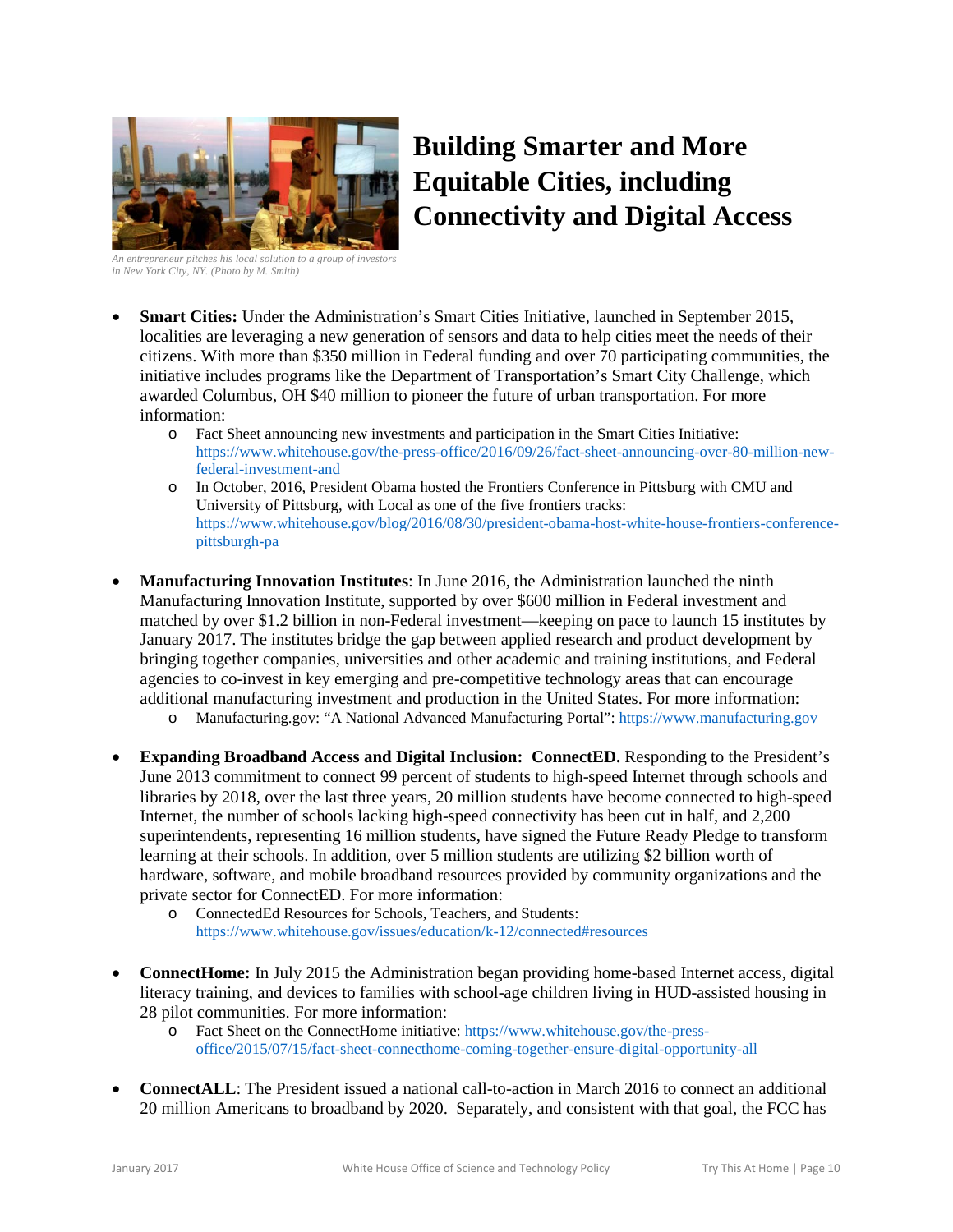created a national broadband subsidy for low-income families by reforming its Lifeline program. For more information:

- o Fact Sheet announcing the ConnectAll initiative[: https://www.whitehouse.gov/the-press](https://www.whitehouse.gov/the-press-office/2016/03/09/fact-sheet-president-obama-announces-connectall-initiative)[office/2016/03/09/fact-sheet-president-obama-announces-connectall-initiative](https://www.whitehouse.gov/the-press-office/2016/03/09/fact-sheet-president-obama-announces-connectall-initiative)
- **Global Connect:** The U.S., in coordination with other countries, multilateral institutions, and stakeholders, is working to actively promote global connectivity through Global Connect Initiative, an effort to prioritize Internet access and connect an additional 1.5 billion people by 2020. As part of Global Connect, the U.S. will also champion Internet policies, including openness, transparency, and rule of law, that can encourage investment and create a strong enabling environment for digital growth to ensure these new connections bear fruit. Any communities across the globe, including in the United States are welcome to participate in the Global Connect community. For more information:
	- o Global Connect Initiative Homepage: [https://www.whitehouse.gov/the-press](https://www.whitehouse.gov/the-press-office/2015/07/15/fact-sheet-connecthome-coming-together-ensure-digital-opportunity-all)[office/2015/07/15/fact-sheet-connecthome-coming-together-ensure-digital-opportunity-all](https://www.whitehouse.gov/the-press-office/2015/07/15/fact-sheet-connecthome-coming-together-ensure-digital-opportunity-all)

### **Additional Innovation Agenda Resources**

In 2009, President Obama pledged to "restore science to its rightful place." In June 2016, the Office of Science and Technology Policy released the **STEM 100**, a report of 100 examples of the impact the President's leadership has had in building U.S. capacity in science, technology, and innovation. It also includes several grand challenges and initiatives such as the BRAIN Initiative, Cancer Moonshot, Precision Medicine Initiative, ending the waitlist for organ transplants, Nanotechnology-Inspired Grand Challenge for Future Computing, the Arctic Science Ministerial and more. This link is included here because many of the topics covered would be useful for local community awareness to drive opportunity. For more information: <http://go.wh.gov/STEM100>

### **Overall: Useful Tactics for Accelerating Local Innovation**

In addition to leveraging or building on any of the above efforts, there are a number of great approaches to use to accelerate what's working in communities, to bring new skills and perspectives to the table, and to more rapidly surface options. Here are a few approaches that are catalyzing significant and lasting change.

- **1) Scout and Scale:** Creative, committed, passionate people are solving challenges in their local communities. We can accelerate progress in more places by scouting to find these creative solutions or solutions-in-progress to tough problems that already exist. To scale, find, and share solutions with others working on the same challenges, use the Internet, and bring teams together.
- **2) Build Communities of Practice:** These are peer-to-peer learning and innovation networks that connect colleagues who work on similar challenges to regularly share what works and collaborate. Find ways to post solutions-in-progress, resources and ideas to each other using blogs, short videos, simple websites to share content, social media, list-serves, and have regular meet-ups (in person or online);
- **3) Sprint, Pilot, Catalyze:** Learn how to conduct quick discovery sprints, hack-a-thons, workshops --- these are methods that help teams to understand problems faster, create prototypes to more rapidly test alternatives, identify promising directions through fast, lightweight innovations sprints with small crossfunctional teams of people exploring creative approaches and rapidly piloting and building together. Critically important: Remember the best practice of "designing with," which means including those you hope to serve as core members of your innovation teams from the outset and throughout. These methods